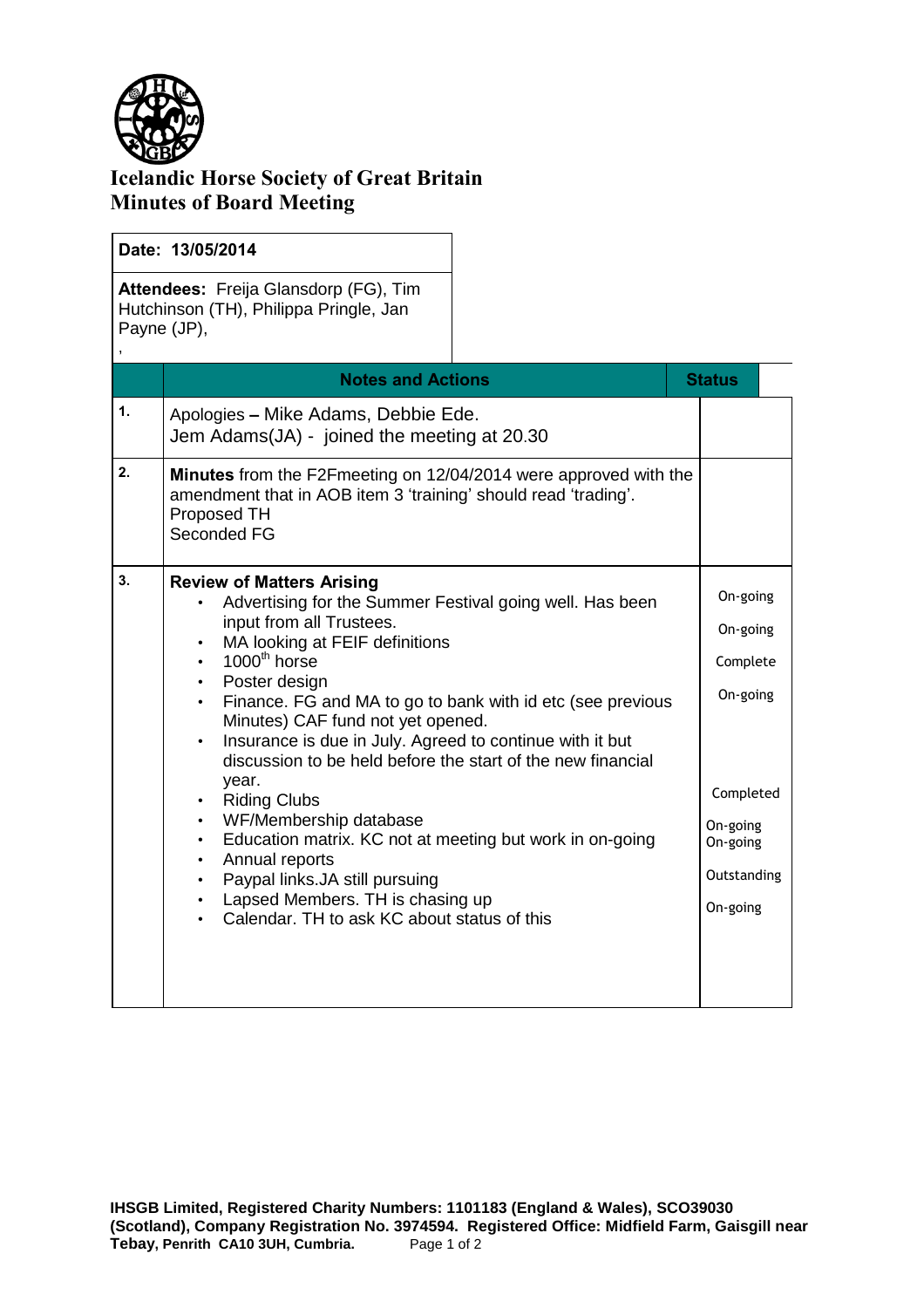

## **Icelandic Horse Society of Great Britain Minutes of Board Meeting**

|    | taking up a maximum of one of our allotted spaces. This will allow to<br>FEIF to offer the places to other countries.<br>FG expressed her delight in seeing such an increase in the number                   |    |
|----|--------------------------------------------------------------------------------------------------------------------------------------------------------------------------------------------------------------|----|
|    | of young people both attending and participating in the Spring Show.                                                                                                                                         |    |
|    | <b>Communications JA</b>                                                                                                                                                                                     |    |
|    | Reported that Catherine Holland and Roger Bax have had several<br>offers of help for the Kinver Fair.<br>The Summer Festival and BCs entry form will be out on the web-site                                  |    |
|    | asap and will advertise that it is there.<br>The organisers of a Welsh show have requested some rosettes to<br>hand out as several Icelandics will be participating. Show being held<br>in Aberaeron, Wales. | JA |
| 5. | <b>AOB</b>                                                                                                                                                                                                   |    |
|    | It was agreed that each time FG sends out a new passport she will<br>add the name and contact of their Area Representative.<br>Meeting closed at 2105.                                                       |    |

Distribution List: Trustees, Management Team & AFPs

**IHSGB Limited, Registered Charity Numbers: 1101183 (England & Wales), SCO39030 (Scotland), Company Registration No. 3974594. Registered Office: Midfield Farm, Gaisgill near Tebay, Penrith CA10 3UH, Cumbria.** Page 2 of 2